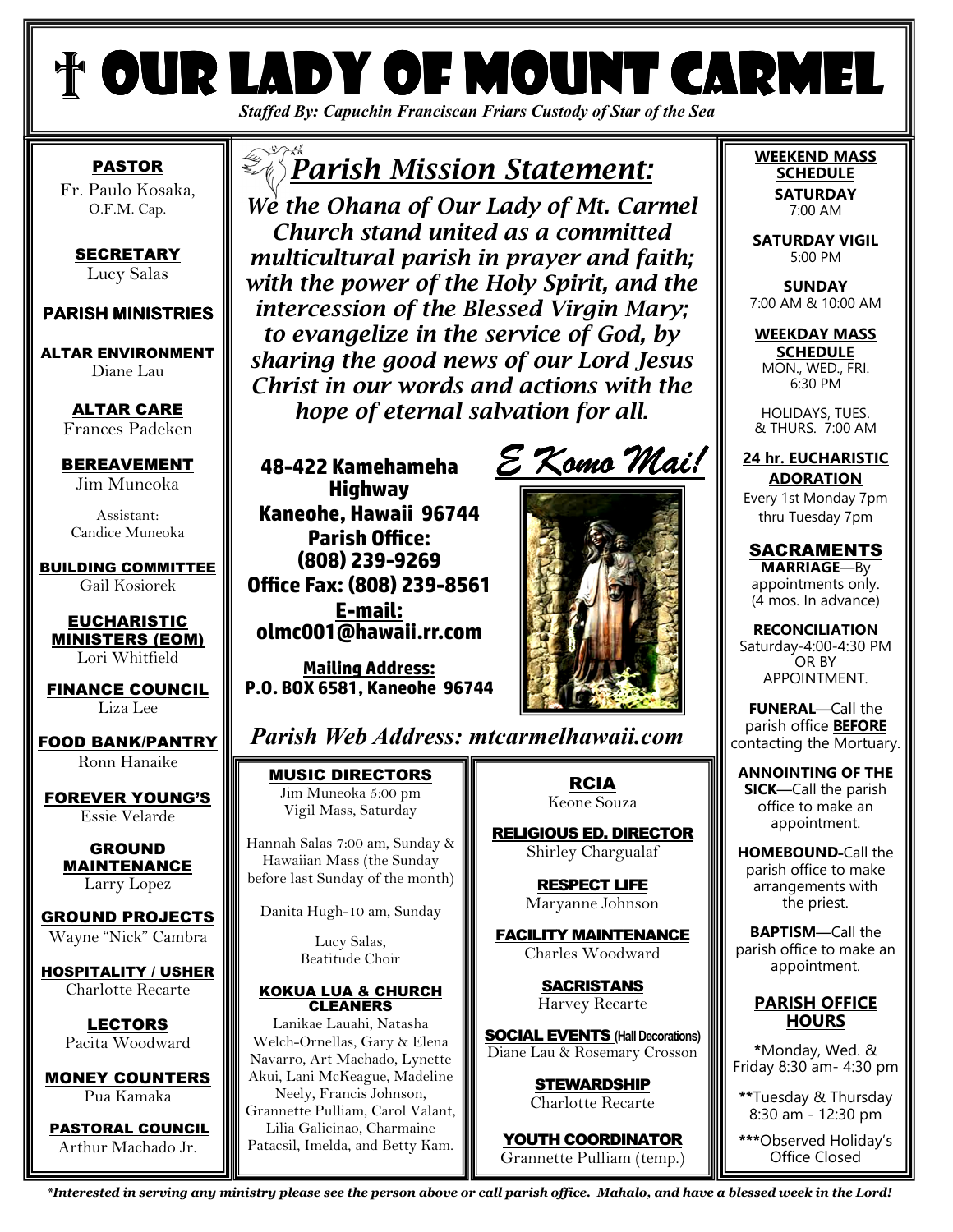# **WEEKLY CALENDAR**

## 25—SUNDAY

⇒ 6:30 AM—Stations of the Cross  $\Rightarrow$  7:00 AM-MASS

\*FF Ohana Ministry - Represented by the Manipon-Padeken Ohana...MAHALO & GOD BLESS!

 $\Rightarrow$  8:45 AM-Confirmation Class Meeting with Sponsors & Candidates

- $\Rightarrow$  9:30 AM-Stations of the Cross
- $\Rightarrow$  10:00 AM-MASS (Beatitude Choir Ministry)

\*FF Ohana Ministry - Represented by the Lucero & Domingo Ohana's...MAHALO & GOD BLESS!

## 26—MONDAY

 $\Rightarrow$  6:30 PM-Mass

## 27—TUESDAY

- $\Rightarrow$  7:00 AM-Mass
- $\Rightarrow$  12-1:00 PM-OLMC Foodbank Distribution
- $\Rightarrow$  6:00 PM-CORE Team Meeting

### 28—WEDNESDAY

- $\Rightarrow$  7:00 AM-Mass
- $\Rightarrow$  9:30 AM-Forever Young

# March 1—THURSDAY

- $\Rightarrow$  7:00 AM-Mass
- ⇒ 6:00 PM—Hannah's Choir Practice

### 2—FRIDAY

- $\Rightarrow$  7:00 AM-Mass
- $\Rightarrow$  OLMC Homebound visits
- $\Rightarrow$  6:00 PM-Stations of the Cross
- $\Rightarrow$  6-8:00 PM-Youth Night

# 3—SATURDAY

- $\Rightarrow$  7:00 AM-Mass
- ⇒ 4:30 PM—Stations of the Cross

 $\bullet\bullet\bullet\bullet$ 

 $\Rightarrow$  5:00 PM-Vigil Mass

# **A BIG MAHALO…**



 $\bullet\bullet\bullet\bullet\bullet$ 

# $\bullet\bullet\bullet\bullet\bullet\bullet\bullet\bullet$

## **Our Lady of Mt. Carmel** Parish Stewardship of Treasure:

# FEBRUARY 17-18 2018

- $\triangleleft$  5 PM Vigil Mass...\$691
	- Collections... \$562
	- 1st Offering...\$5
	- $\cdot$  Ash Wednesday...\$95 • Building Fund…\$4
- Religious Education... \$25
- ♦ 7 AM Mass…\$495 7 AM
	- Collections…\$302
	- 1st Offering...\$5
- Ash Wednesday...\$183
	- Easter…\$5
	- Kitchen…\$5

## 10 AM Mass...\$827

- Collections…\$817
- Ash Wednesday... $$10$

#### OTHER PARISH COLLECTION

- Ash Wednesday...\$523.09
- Second Collections...\$5

#### **MAHALO** for your generous contributions! generous contributions! **OLMC GRAND TOTAL**

**\$2,541.09**

# 24 hr. Adoration for the Month of March

 $\bullet$ 

Our monthly 24 Hour Eucharistic Adoration for the Month of March will be held on Monday, March 5th – Tuesday, March 6th. The sign-up sheet can be found at

the entrance of the church!

#### LENT – SUNDAY BREAKFASTS & OLMC YOUTH

Our Sunday breakfast will go on…we must gather! But the menus will reflect our parish ohana Lenten spirit.

We will have a much more simplified breakfast on Sundays. This also will be reflected in the Friday Our Lady of Mt. Carmel Youth dinner.

# MASS INTENTIONS

For the soul of  $+A$ rmon Adolph Keone Wilson (3 year anniversary)...

Special Intention for Shirley Chargualaf...

Special Intention prayers for more inspired and committed leadership through our faith calling...



ATTENTION – STATIONS of the CROSS PRAYERS BEFORE MASSES to be CHANGED!

The extend the spiritual opportunities to all parishioners; our LENTEN STATIONS of the CROSS to be prayed 30 Minutes before each mass.

**The purpose of any spiritual devotion is to give a reasonable opportunity to all parishioners to participate in this most treasured Catholic Lenten Practice; Stations of the Cross. But when rushed and hurried** 

**for the sake of doing so, defeats any prayers. Nothing is more scandalous to the ears of the children in prayers than when we adults rush through the prayers.** 

**Therefore; we have chosen St. Alphonsus Liguori's Stations of the Cross which is very similar to the present one but can be prayed meaningfully in 30 minutes. Let us enrich our Lenten Spiritual Journey!**